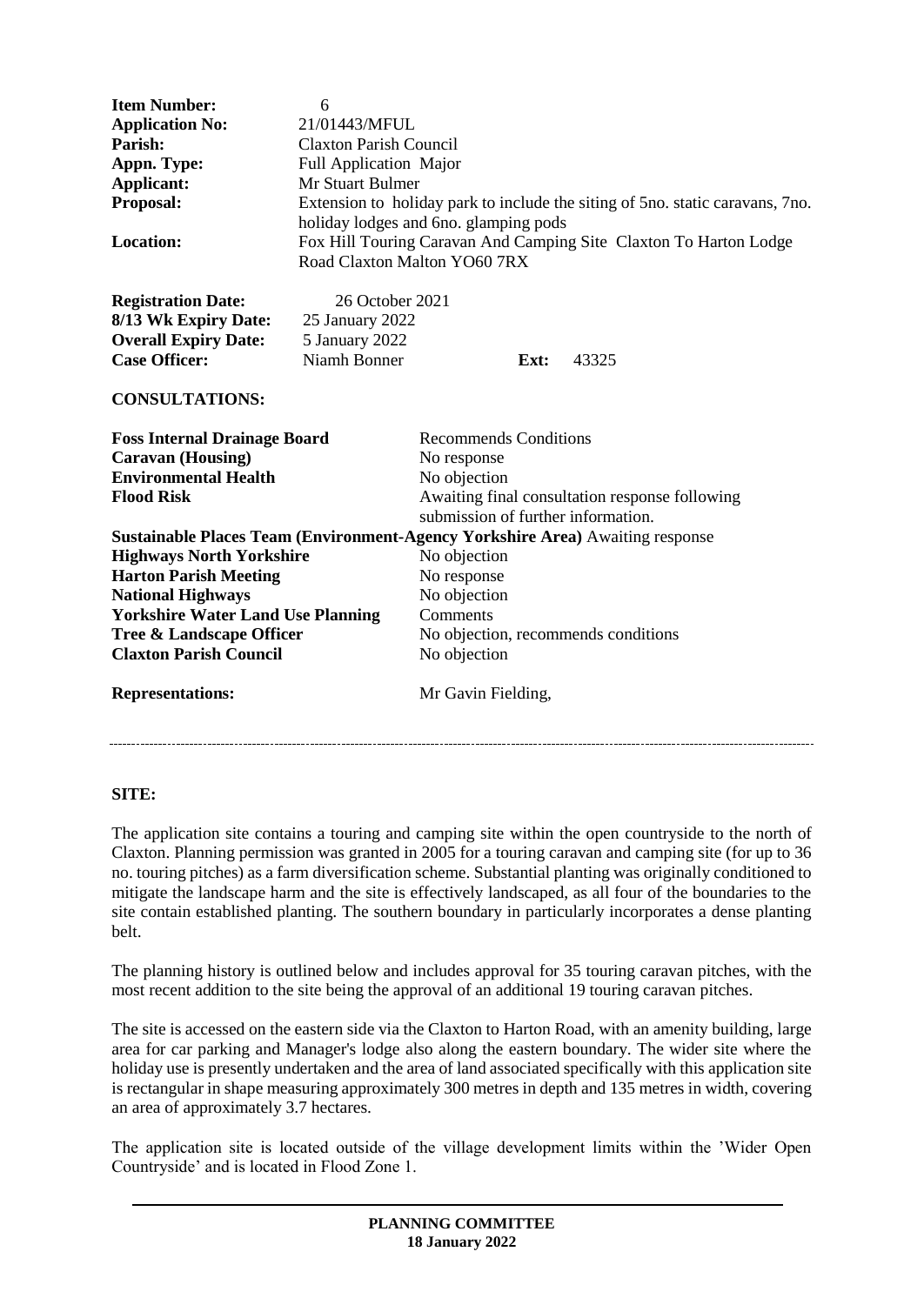# **PROPOSAL:**

The application seeks planning permission for the:

*Extension to holiday park to include the siting of 5no. static caravans, 7no. holiday lodges and 6no. glamping pods.* 

This accommodation would be positioned to the south of the existing accommodation on the site. The 6no. glamping pods would be located most westerly, (approximately 12.9m from the existing Warden's accommodation) with the 7 lodges positioned beyond these to the east, accessed via 2no. new semi circle additions to the existing access track. The 5no. proposed additional static caravan pitches would then be located beyond these to the east, making use of the existing approved track and turning circle.

The accommodation would be positioned within the existing dense southern shelter belt, however the majority of this would be retained and the landscaping plan indicates significant new tree planting would also be undertaken.

It is also noted that an existing utility building to the south west would be upgraded to form shower/WC accommodation for the 6no. glamping pods.

This application is before Members of Planning Committee due to the scale of the application site as this is classed as 'major development.'

## **REPRESENTATIONS**

A representation has been received from the occupier of Belle Vue Farm, Bossall and this was categorised as neither objecting nor supporting the planning application. This is available for Members to review in full on the planning file. It made the following points:

"*Consideration needs to be given that the development on this site is now very different to what was originally promised by the previous owners, ie agricutural diversity and use of non permanent structures facilitating return to agriculture if required.* 

*The number of caravanners in the area (not just from this site) has increased significantly and they tend to walk, often with dogs and pushchairs towards from Claxton to Bossall which is a single track road with no footpath.* 

*Many residents in the area are restricted by Church Commisioner covenants that specifically prohibit caravans and other businesses, so ability to benefit even in a limited way is not spead evenly.* 

*The Claxton A64 junction has still not been improved for safety despite Highways England promises to do so years ago after the Scotchman Lane changes. Large caravans turning right pose a particular problem, they are unfamliar with it and find this hard. This causes the junction to be blocked for those turning left and right, we know it is a dangerous junction and exit needs to be made easier and safer."*

Both Harton Parish Council and Claxton Parish Council were consulted. Claxton Parish Council responded to note no objection.

## **POLICIES**

Local Plan Strategy -Policy SP1 General Location of Development and Settlement Hierarchy Local Plan Strategy - Policy SP8 Tourism Local Plan Strategy - Policy SP13 Landscapes Local Plan Strategy - Policy SP14 Biodiversity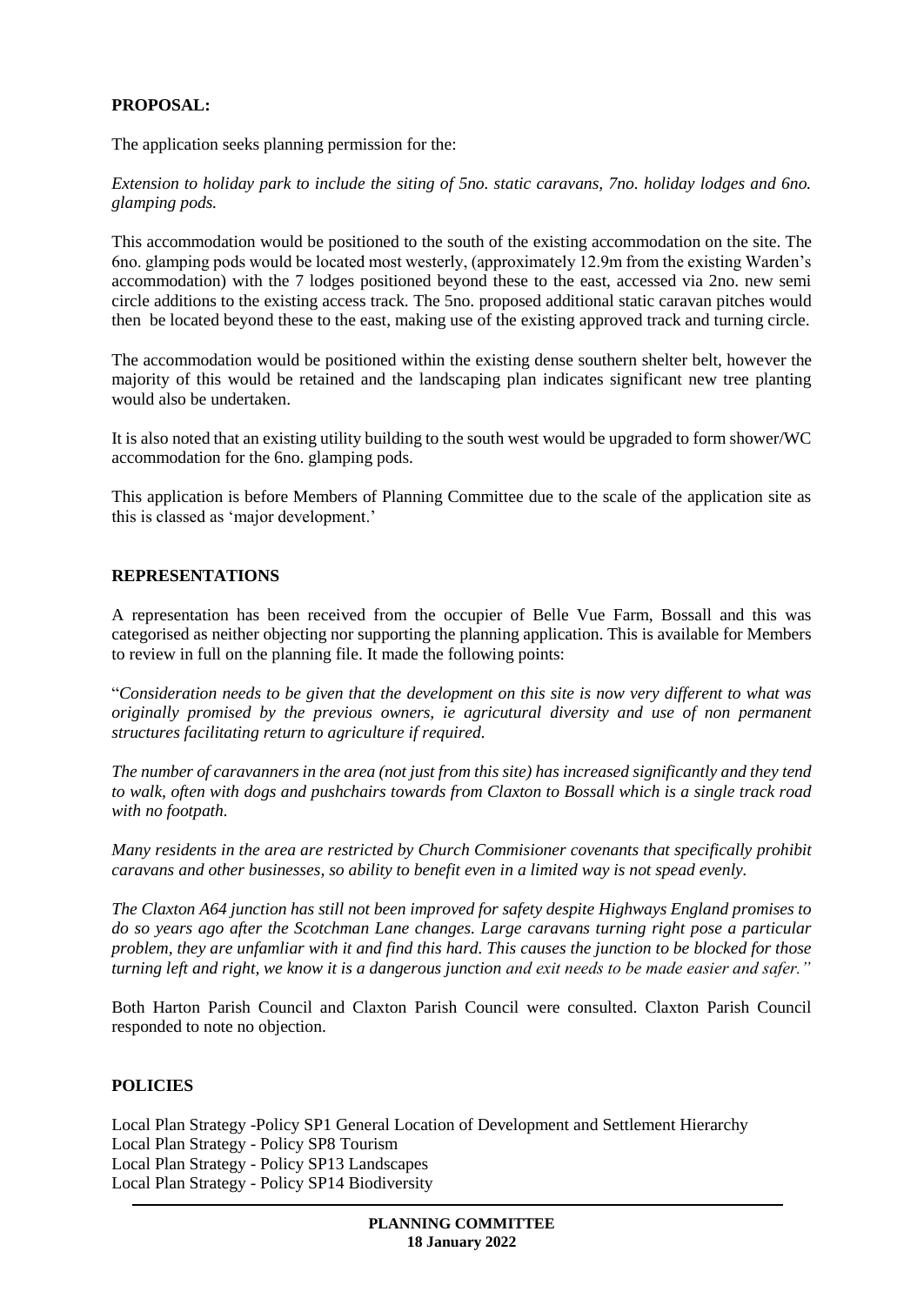Local Plan Strategy - Policy SP16 Design Local Plan Strategy - Policy SP17 Managing Air Quality, Land and Water Resources Local Plan Strategy - Policy SP19 Presumption in Favour of Sustainable Development Local Plan Strategy - Policy SP20 Generic Development Management Issues Local Plan Strategy - Policy SP21 Occupancy Restrictions National Planning Policy Framework National Planning Practice Guidance

## **HISTORY:**

2019: Planning permission granted for the Revised layout of existing caravan park within the existing park boundaries to include 35no. touring caravan pitches in the northern part of the site and the addition of 19no single unit static holiday caravans with parking spaces to include additional hardcore access tracks and revised landscaping and planting

2018: Planning permission granted for the variation of Condition 02 of approval 05/00411/MFUL dated 02.12.2005 to allow for an extended opening season for the caravan site from 01 March to 31 January in each year and to allow for the storage of a limited number of caravans on site outside these dates on the site amenity area as shown on Drawing Number 235-01 AR10 006 Site Block Plan dated 06.08.2018

2018: Planning permission granted for the erection of store/workshop building for campsite operations (part retrospective)

2016: Planning permission granted for the Retention of a two bedroom wardens log cabin previously approved for a temporary period of five years by application 11/00248/FUL dated 03.06.2011

2015: Application refused for the discharge of planning obligations as specified in The Third Schedule (Negative Obligations) of the Deed made on 02.12.2005 relating to approval 05/00411/MFUL dated 02.12.2005 to allow operation of the Touring Caravan and Camp site as a standalone tourism business not connected to the Agricultural Enterprise.

2011: Planning permission granted for the siting of a wardens log cabin.

2006: Advertisement Consent granted for the display of 2 non-illuminated post-mounted welcome signs.

2006: Planning application withdrawn for the siting of log cabin for use as residential occupation for site warden to Fox Hill touring caravan and camp site

2005: Planning permission granted for the change of use of agricultural land to touring caravan and camp site with erection of amenity building (revised details to refusal 04/00735/MFUL dated 21.10.2004)

2004: Permission refused for the change of use of agricultural land to touring caravan and camp site with erection of amenity building incorporating reception/shop, toilets/showers, laundry/wash areas and disabled facilities and creation of new vehicular access

## **APPRAISAL:**

The main considerations in the assessment of this application are:

i) Principle of the Development

- ii) Character, Form and Landscape Impact
- iii) Amenity, including Residential Amenity
- iv) Access and Highway Safety

v) Drainage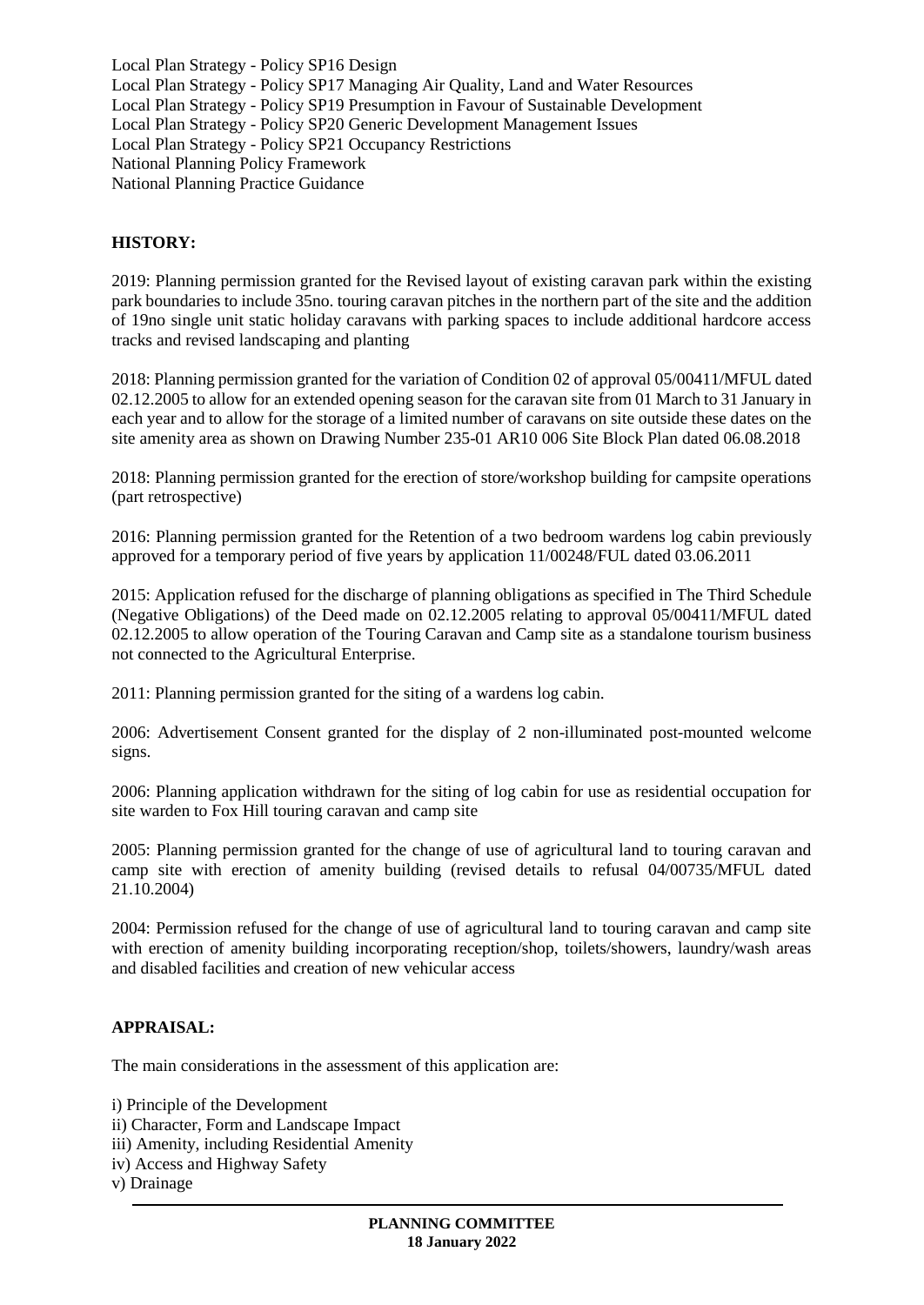i) Principle of the Development

Policy SP1 (General Location of Development and Settlement Hierarchy) of the Ryedale Plan, Local Plan Strategy identifies that in the Wider Open Countryside, development will be restricted to that which "*is necessary to support a sustainable, vibrant and healthy rural economy or communities."*

Policy SP8 (Tourism) notes "*This policy supports the provision of a range of tourism accommodation across the District. The Council will support in principal within the Wider Open Countryside "New touring caravan and camping sites and static caravan and chalet self-catering accommodation and extensions to existing facilities that can be accommodated without an unacceptable visual intrusion and impact upon the character of the locality."*

It is therefore considered that subject to full consideration of the other sections below this proposal for the extension of an existing tourism accommodation site is broadly acceptable in principle and in line with Policy SP8 of the Ryedale Plan, Local Plan Strategy it would not be an inappropriate location for such a development. This would however be subject to the imposition of the time limited occupancy conditions for new holiday accommodation detailed within Policy SP21 (e) Occupancy Restrictions in the Ryedale Plan, Local Plan Strategy. This would mirror the condition attached to the new accommodation approved under the 2019 permission.

The points raised by the occupier of Belle Vue Farm Bossall in terms of the covenants applied to other properties in the area are noted, where they highlight that *"Many residents in the area are restricted by Church Commissioner covenants that specifically prohibit caravans and other businesses, so ability to benefit even in a limited way is not spread evenly."* This is however not a matter within the control of the Local Planning Authority.

This response also notes "*Consideration needs to be given that the development on this site is now very different to what was originally promised by the previous owners, ie agricultural diversity and use of non permanent structures facilitating return to agriculture if required."*

This proposal as noted above (subject to the relevant conditions) would relate to development which in principle accords with the requirements of the Ryedale Local Plan, Local Plan Strategy. This however would also be subject to full consideration of the other material planning considerations which will be undertaken in the following sections.

ii) Character, Form and Impact upon an Area of High Landscape Value

Policy SP13 Landscapes of the Ryedale Plan, Local Plan Strategy notes "*Development proposals should contribute to the protection and enhancement of distinctive elements of landscape character that are the result of historical and cultural influences, natural features and aesthetic qualities including:* 

- *The distribution and form of settlements and buildings in their landscape setting*
- *The character of individual settlements, including building styles and materials*
- *The pattern and presence of distinctive landscape features and natural elements (including field boundaries, woodland, habitat types, landforms, topography and watercourses)*
- *Visually sensitive skylines, hill and valley sides*
- *The ambience of the area, including nocturnal character, level and type of activity and tranquillity, sense of enclosure/exposure*

SP16 Design of the Ryedale Plan, Local Plan Strategy notes: *Development proposals will be expected to create high quality durable places that are accessible, well integrated with their surroundings and which "Reinforce local distinctiveness and… Protect amenity and promote well-being."*

*To reinforce local distinctiveness, the location, siting, form, layout, scale and detailed design of new development should respect the context provided by its surroundings including:*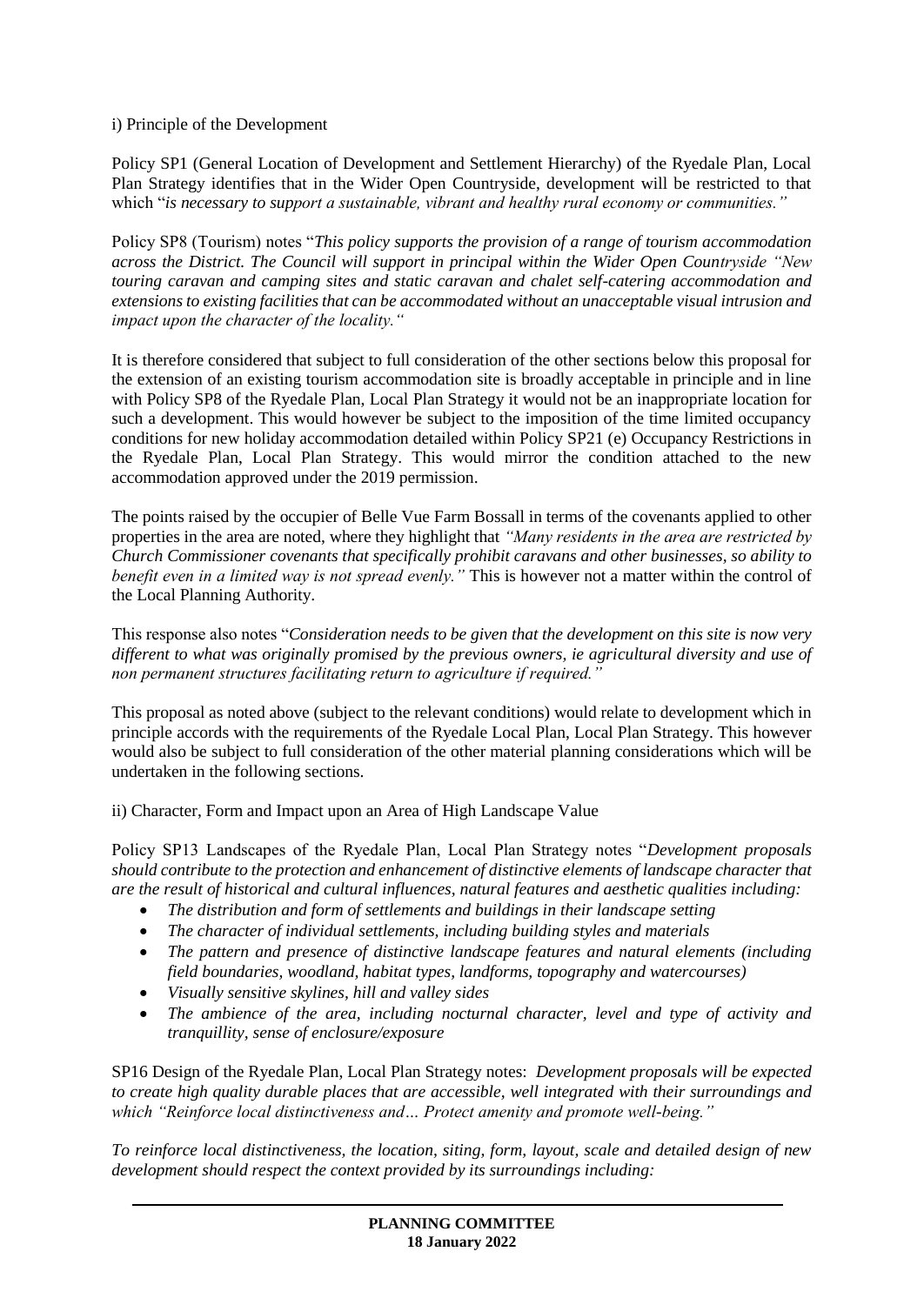- *Appropriate materials and traditional construction methods and techniques are used.*
- *Topography and landforms*

Policy SP20: Generic Development Management Issues of the Ryedale Plan, Local Plan Strategy notes:

- *New development will respect the character and context of the immediate locality and the wider landscape/townscape character in terms of physical features and the type and variety of existing uses*
- *Proposed uses and activity will be compatible with the existing ambience of the immediate locality and the surrounding area and with neighbouring land uses and would not prejudice the continued operation of existing neighbouring land uses*

The site is located within the open countryside, and within the Vale of York landscape character area. As noted above, Policy SP13 requires a careful assessment of development proposals to protect the landscape character. Policy SP20 also requires new development to respect the character and context of immediate locality and the wider landscape/townscape character, and to ensure the proposed uses are compatible with the ambience of the surrounding locality.

A Landscape and Visual Impact Assessment, originally created for the 2019 application was resubmitted and it was noted in the Planning Statement that this was re-visited to identify any relevant changes since 2019 and to further act in support of the proposed new developments.

Whilst this proposal would relate to encroachment into the existing southern planting belt, given the significant size and depth of this, together with the proposed additional planting and the scale and form of the developments proposed, it is considered on balance that these proposals could be undertaken without material harm to the character and form of the site. It is also not considered that this would prejudice the landscaping to the existing development on the site further northwards within the site.

*The Council's Tree and Landscape Officer has noted in a response dated 23rd November 2021 "No objections. If you are minded to approve I would be satisfied if the landscaping was in accordance with the proposed landscaping as detailed on Drawing no. 235-01-03 AR10 002 (subject to more details on species, sizes, etc.) Also, details of fencing/ground protection for the trees to be retained in the southern shelterbelt (prior to commencement)."* These aspects will be controlled via condition.

There are no elevations of the proposed static caravans submitted at this point, however a submitted plan (Proposed Static Single Unit Typical Details) indicates a variety of models of possible units. It is noted in the Planning Statement that *"The proposed new pitches will accommodate the 40 x 13 foot preferred standard design. They will be arranged around the access track turning head - continuing the overall design layout principles. The design of the static units (materials and finishes) will be as per details provided in the 2019 approvals."*

In relation to the holiday lodges, again 'typical details' have been submitted. It is noted in the Planning Statement that "they will conform to the provisions of the caravan acts and be generally 40 x 20 foot (12 x 6 metres) twin units.

The proposed holiday lodges are also indicated with 'typical details' at this stage.

Whilst these points are noted and the scale of all three types of new accommodation appears generally acceptable in this well landscaped location, it is considered appropriate to include a condition to control the final external appearance of the proposed units in terms of maximum scale, colour finish and proposed materials, and also to ensure they are a single storey scale only. An appropriate condition will be recommended. This is considered to be a pragmatic approach and the indicative or 'typical' details submitted thus far would be considered acceptable.

The Planning Statement notes "*To support the pods, an existing utility building will be adapted to provide toilet and shower facilities. NB - this building provides water pumping and other services to*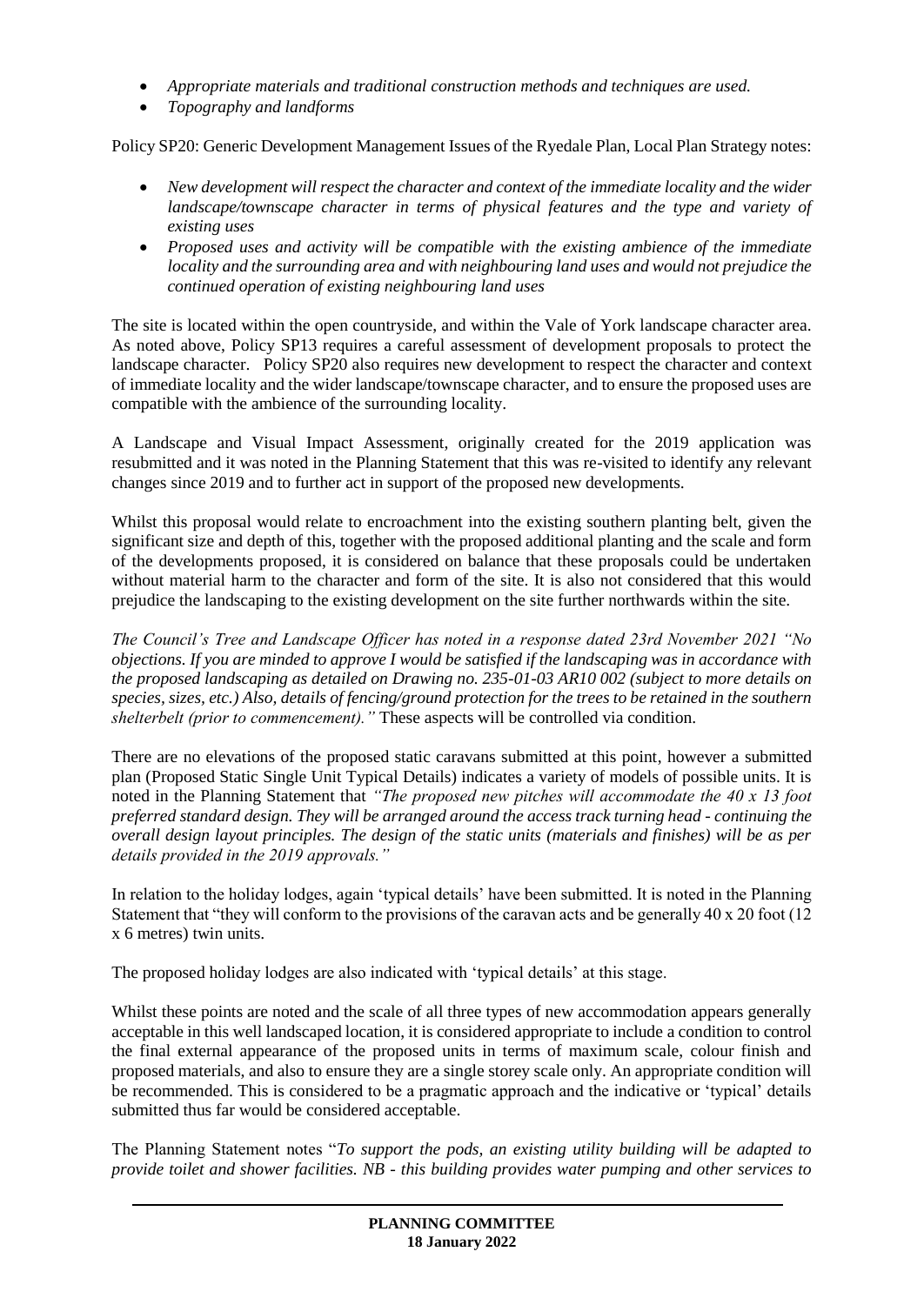*support the infrastructure of the site. The water pumping and associated large capacity water tank were installed to address a lack of water pressure for the entire site and its operations."* This adapted utility building is illustrated on the proposed block plan.

The Planning Statement continues "*Rather than create dedicated parking for the pods, the existing access track will have some small extensions to allow visitors to drop off their luggage etc. turn around and then park in the main car parking areas."* This is considered appropriate as there is a large central parking area available and this will prevent further works to the existing woodland to create adjacent parking facilities. As the remainder of the accommodation on site has adjacent parking facilities, it is considered that there will be sufficient room to accommodate this available.

An additional condition will be recommended to prevent additional new lighting without the submission of details to the Local Planning Authority will be recommended to prevent inappropriate impacts in this rural location.

Therefore, subject to the relevant conditions, it is considered that this proposal would not result in material harm to the character or appearance of the site.

iii) Amenity, including Residential Amenity

Policy SP20 Generic Development Management Issues of the Ryedale Plan, Local Plan Strategy notes:

- *New development will not have a material adverse impact on the amenity of present or future occupants, the users or occupants of neighbouring land and buildings or the wider community by virtue of its design, use, location and proximity to neighbouring land uses. Impacts on amenity can include, for example, noise, dust, odour, light flicker, loss of privacy or natural daylight or be an overbearing presence*
- *Developers will be expected to apply the highest standards outlined in the World Health Organisation, British Standards and wider international and national standards relating to noise*

The site is located at a significant distance from neighbouring properties. The nearest neighbouring property at Vicarage Farm is located approximately 310 metres to the south east and the nearest property in the village is located approximately 460 metres to the south.

The Council's Environmental Health Team have been consulted in relation to this proposal for the new holiday accommodation. The EHO confirmed verbally no objection to this proposal.

It is therefore considered that the proposed development would not result in a harmful material impact upon neighbouring amenity.

### iv) Access and Highway Safety

Policy SP20 Generic Development Management Issues of the Ryedale Plan, Local Plan Strategy notes:

Access to and movement within the site by vehicles, cycles and pedestrians would not have a detrimental impact on road safety, traffic movement or the safety of pedestrians and cyclists.

The North Yorkshire Highways Officer confirmed in a consultation response dated 7th January 2022 *"The local Highway Authority does not offer objection to the proposed extension to Fox Hill Touring caravan and camping site. The site is located a short distance from the A64 which is the most likely route of access for a majority of visitors to the site, the responsibility of maintenance and improvements of this trunk road are held by Highways England. The site access is more than adequate to facilitate safe access and egress. The proposals are to introduce static holiday accommodation with resultant*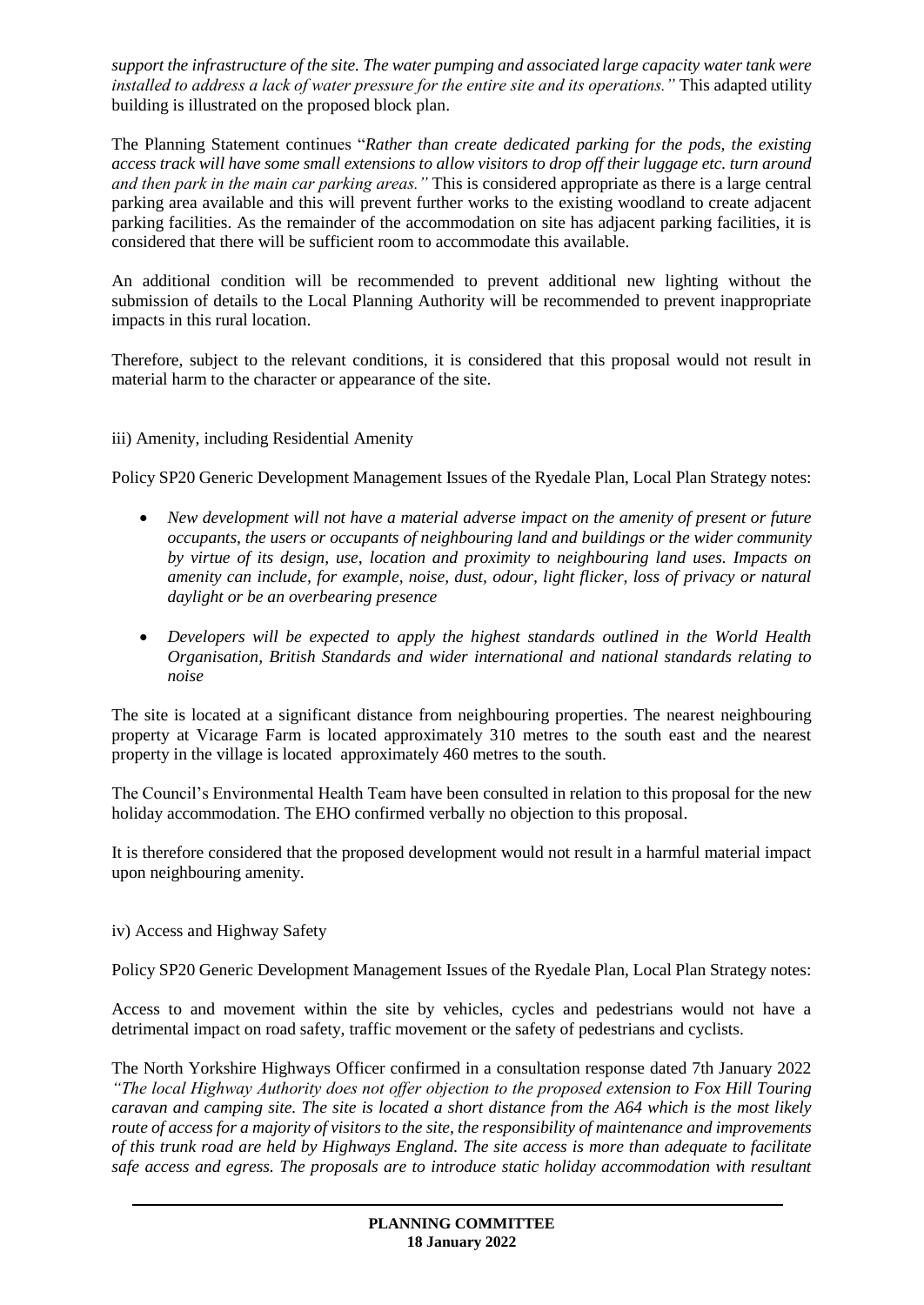*car/ vehicular activity associated with the 18 no. units is deemed acceptable in terms of number and frequency of vehicular activity, and also unlikely to create a significant number of vehicular trips through the village of Claxton."*

Highways England who have responsibility for the A64 have also confirmed no objection noting *"National Highways consider that the modest increase in the units within the curtilage of an approved site will not result in a significant increase in traffic on the A64 during the peak hours."*

Therefore whilst the response from the occupier of Belle Vue Farm, Bossall is noted, both Highway Authorities have confirmed that the proposed development would not result in material harm in terms of access or Highway Safety.

## v) Drainage

Additional information provided by the Agent notes *"During the establishment of the site, following the change of use application, a large capacity packaged sewage treatment system was installed in the central amenity area at the north east section of the site. It was originally sized to meet the initial requirements of the operation with sufficient 'headroom' for future site expansion.*

*All non-mains drainage foul water services on site uses underground grade 110mm pipework with suitable connectors and laid to the recommended minimum depths, correctly bedded and fully surrounded with pea gravel.*

*The output from the treatment system is taken to an adjacent drainage ditch which is part of an extensive network of drainage around the perimeter of the site and the adjoining agricultural land. The system, including the output, is regularly inspected as part of the sites management procedures and is fully emptied at least three times each year by a licenced waste management contractor. Full records are kept for this.*

*A separate septic tank was installed for the use of the on-site wardens cabin accommodation. The output from this is taken directly to the main packaged treatment system in the central amenity area.*

*The system is well established and has been in use without problems or incidents for many years and will be suitable for the proposed further use of the site.''*

Yorkshire Water were consulted on this proposal and confirmed *"This proposal is in an area not served by the public sewerage network. In this instance, the application should be referred to the Environment Agency and the Local Authority's Environmental Health Section for comment on private treatment facilities."* 

The Environment Agency have been consulted and a response is being awaited. This will be provided to members in advance of the meeting. The EHO Officer confirmed that they have no objections in principle to the use of a Package Treatment Plant and it is also noted that this will be installed to the relevant building control standard.

The Foss Internal Drainage Board have responded to the proposal to confirm *"The Board notes that the Applicant is proposing to use a package treatment plant for the disposal of foul sewage. If infiltration methods are feasible, then the Board would ask that the applicant first considers a drainage field for the disposal of the treated effluent.* 

*If infiltration methods are not feasible, and the applicant wishes to discharge the treated effluent into a watercourse, then the Board's view is that it does not wish to see flow rates increase in its land drainage systems which can arise from cumulative small flows from multiple small discharges. In addition, the disposal of treated sewage effluent is not the intended function of the land drainage network. The Board does not therefore generally consent the discharge of treated effluent into watercourses within its district as a stand alone flow. Where infiltration methods are not feasible, then the Board may be prepared to accept the treated foul flow but only if this is combined with any surface water discharge*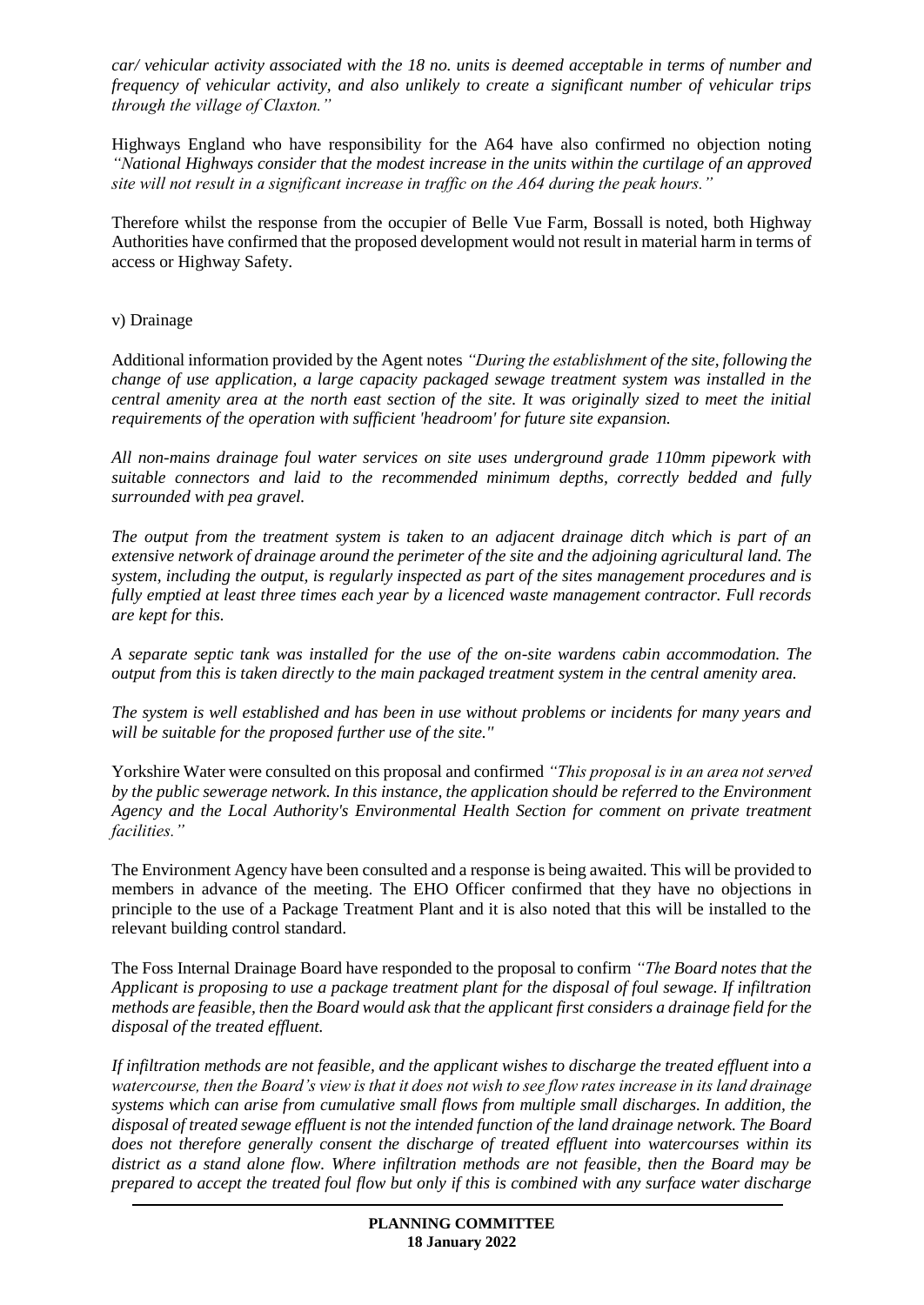*and provided it does not exceed the calculable rate for the surface water flow (in line with the requirements and calculations shown above). So, for example, if the total agreed discharge rate for surface water is calculated as 1 litres per second, we would only allow the treated effluent to be discharged into the watercourse as well if the two discharges were combined together so that, collectively, they went through any flow control device and did not exceed the total agreed rate of 1 litres per second.*" A drainage works condition was recommended.

The Lead Local Flood Authority originally responded on the 21st December and provided detailed comments which concluded *"The submitted documents are limited and the LLFA recommends that the applicant provides further information before any planning permission is granted by the LPA. The following should be submitted and approved by the Local Planning Authority." This information was passed to the Agent who provided a further document titled "Fox Hill Park – Supplementary Statement – Dec 2021."* This was sent to the LLFA for their review and the Local Planning Authority are currently awaiting their final comments on this document. Members will be updated on this as soon as this is received.

It confirms that roof water from the buildings and static caravans "*goes to soak-aways adjacent to each unit. All access roads and car parking are permeable free draining crushed stone*" and "*The proposed new developments (static caravans, lodges, pods – with access tracks and parking), will feature the same design principles i.e. soak-aways, and crushed stone tracks and parking."* This document also concludes "*Due to the natural percolation of the land at Foxhill Park, the significant number of mature trees, the inherent design of water management (soak-away and permeable surfaces), the proposed new additions to holiday accommodation (using the same design principles, will not result in any run off from the site, localised flooding or the creation of any issues elsewhere."* 

In light of this statement, further discussions will be undertaken in relation to the proposed condition from the Internal Drainage Board.

Therefore, as noted, Members will be fully updated of the final responses received from both the LLFA and the EA and any necessary updates on the proposed site drainage and associated conditions.

# Conclusion:

The proposed additional holiday accommodation has been carefully considered and in principle, this is considered to be acceptable subject to the recommended conditions, including the occupancy conditions, the highway conditions, further details of lighting and the final appearance of the units, together with further information on proposed landscaping, in addition to the discharging of the drainage conditions.

It is considered that the proposed physical developments are acceptable in terms of form and design and subject to condition would not result in unacceptable harm to the character and appearance of the immediate and wider landscape.

Therefore subject to all conditions which have been detailed above, it is considered that the proposed development meets the relevant policy criteria outlined within Policies SP1, SP9, SP13, SP14, SP16, SP17, SP19, SP20 and SP21 of the Ryedale Plan - Local Plan Strategy and within the National Planning Policy Framework. The proposal is therefore recommended for approval, subject to the final comments of the Environment Agency and Lead Local Flood Authority which it is intended will be reported to Members prior to the meeting. Should these comments not be available prior to the meeting, Officers will seek the final decision to be delegated to Officers subject to the satisfaction of these relevant consultees.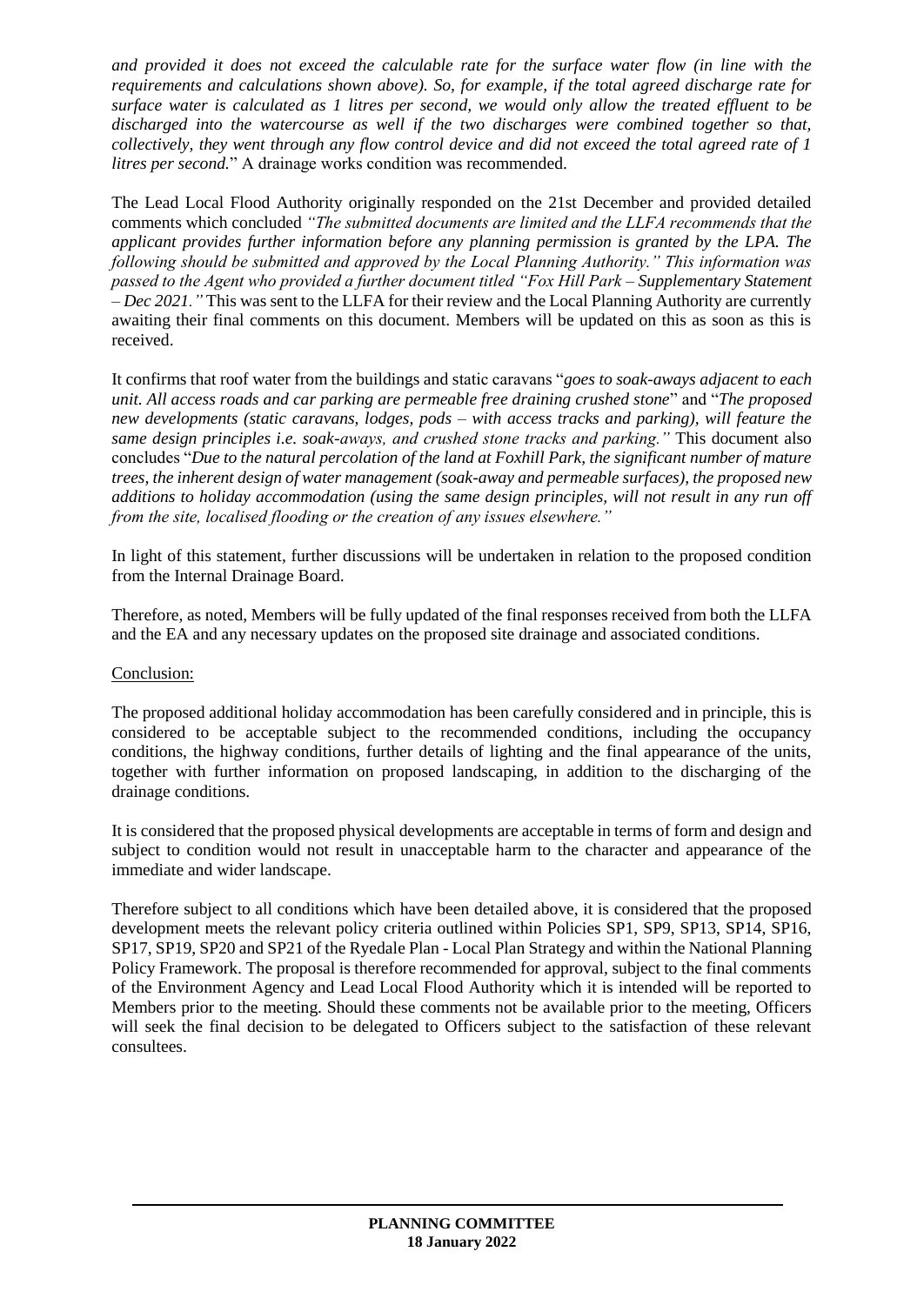#### **RECOMMENDATION: Approval**

1 The development hereby permitted shall be begun on or before .

Reason: To ensure compliance with Section 51 of the Planning and Compulsory Purchase Act 2004

2 The development hereby permitted shall be carried out in accordance with the following approved documents/plan(s):

Location Plan (Drawing no. 235-01-03 EX 10 001) Proposed Site Block Plan (Drawing no. 235-01-03 AR10 001) Proposed Site Woodland/Landscaping (Drawing no. 235-01-03 AR10 002)

Reason: For the avoidance of doubt and in the interests of proper planning.

3 Unless otherwise agreed in writing by the Local Planning Authority, prior to any above ground construction of the new development hereby approved, plans showing full details of a landscaping and planting scheme shall be submitted to and approved in writing by the Local Planning Authority. The scheme shall provide for the planting of new trees/hedging and show any areas to be grass seeded or turfed. The submitted plans and/or accompanying schedules shall indicate numbers, species, heights on planting, and positions of all hedging plants. All planting, seeding and/or turfing comprised in the above scheme shall be carried out during the first planting season following the commencement of the development, and any trees or plants which within a period of five years from the completion of development die, are removed, or become seriously damaged or diseased shall be replaced in the next planting season with others of similar size and species, unless the Local Planning Authority gives written consent to any variation.

INFORMATIVE: The landscaping as detailed on Drawing no. 235-01-03 AR10 002 appears broadly satisfactory subject to further information on size, species etc.)

Reason: To protect visual amenity and the character of the area and to ensure a satisfactory environment having regard to SP13 and SP20 of the Ryedale Plan, Local Plan Strategy.

4 Unless otherwise agreed in writing with the Local Planning Authority, prior to the commencement of the development hereby approved, a drawing showing the alignment for protective fencing for the protection of those trees to be retained in the southern shelterbelt shall be submitted to the Local Planning Authority for approval in writing. The design of the protective fencing and its alignment shall be in accordance with BS 5837:2012 Trees in relation to demolish, design and construction - Recommendations, or a similar design agreed in writing with the Local Planning Authority. The approved fencing shall be erected prior to the commencement of the development including any demolition or soil stripping and shall be maintained for the duration of the on site construction.

Reason: to ensure that the long-term health of the trees to be retained is not compromised as a consequence of development and in accordance with Policy SP13 - Landscapes - Ryedale Local Plan Strategy.

5 Unless otherwise agreed in writing with the Local Planning Authority, the static caravans, holiday lodges and glamping pods shall be single storey only and their final maximum footprint, colour finish and construction materials shall be agreed in writing with the Local Planning Authority prior to their installation.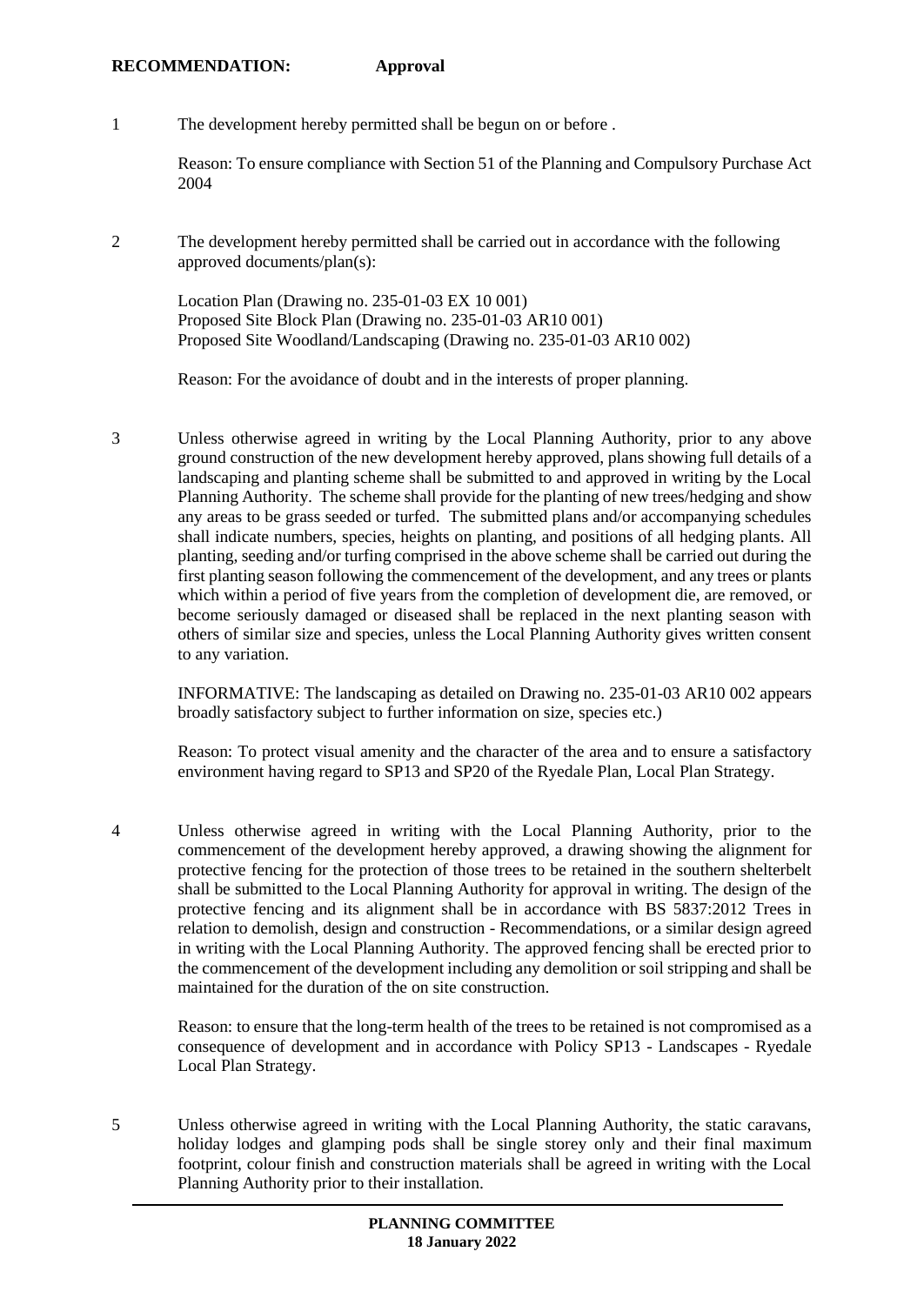Reason: To ensure a satisfactory external appearance and to satisfy Policies SP13, SP16 and SP20 of the Ryedale Plan, Local Plan Strategy.

6 Prior to its installation, full details of all new lighting within the application site shall be submitted to and agreed in writing by the Local Planning Authority. This shall include full details of types of lighting including levels of illumination.

Reason: To ensure appropriate lighting is secured within this area of wider open countryside and to prevent harm to visual amenity, in accordance with the aims of Policy SP13 Landscapes and Policy SP20 Generic Development Management Issues of the Ryedale Plan, Local Plan Strategy

7 The accommodation hereby approved shall be occupied for holiday purposes only; and not as a persons sole, or main place of residence; and

The units shall be available for commercial holiday lets for a least 140 days a year and no let must exceed 31 days; and

The owners/operators shall maintain an up-to-date register of lettings/occupation and advertising will be maintained at all times and shall be made available for inspection to an officer of the Local Planning Authority on request.

Reason: In order to ensure it is available for holiday use only and to comply with Policy SP21 of the Local Plan Strategy.

8 No development approved by this permission shall be commenced until the Local Planning Authority, in consultation with Foss (2008) Internal Drainage Board, has approved a scheme for the disposal of surface water and foul sewage.

Any such scheme shall be implemented to the reasonable satisfaction of the Local Planning Authority before the development is brought into use.

The following criteria should be considered for the disposal of surface water:

- o The suitability of soakaways, as a means of surface water disposal, should first be ascertained in accordance with BRE Digest 365 or other approved methodology.
- o If soakaways are not feasible, then the Board may consider a proposal to discharge surface water to a watercourse (directly or indirectly).
- o For the redevelopment of a brownfield site, the applicant should first establish the extent of any existing discharge to that watercourse.
- o Peak run-off from a brownfield site should be attenuated to 70% of any existing discharge rate (existing rate taken as 140 litres per second per hectare or the established rate whichever is the lesser for the connected impermeable area).
- o Discharge from "greenfield sites" taken as 1.4 litres per second per hectare (1:1 year storm).
- o Storage volume should accommodate a 1:30 year event with no surface flooding and no overland discharge off the site in a 1:100 year event. A 30% allowance for climate change should be included in all calculations. A range of durations should be used to establish the worst-case scenario.

Reason: To ensure the development is provided with satisfactory means of drainage and to reduce the risk of flooding in accordance with Policies SP17 and SP20 of the Ryedale Plan, Local Plan Strategy.

# CONSENT - DISCHARGE

Under the Board's Byelaws, the written consent of the Board is required prior to any discharge, or increase in the rate of discharge, into any watercourse (directly or indirectly) within the Board's District.